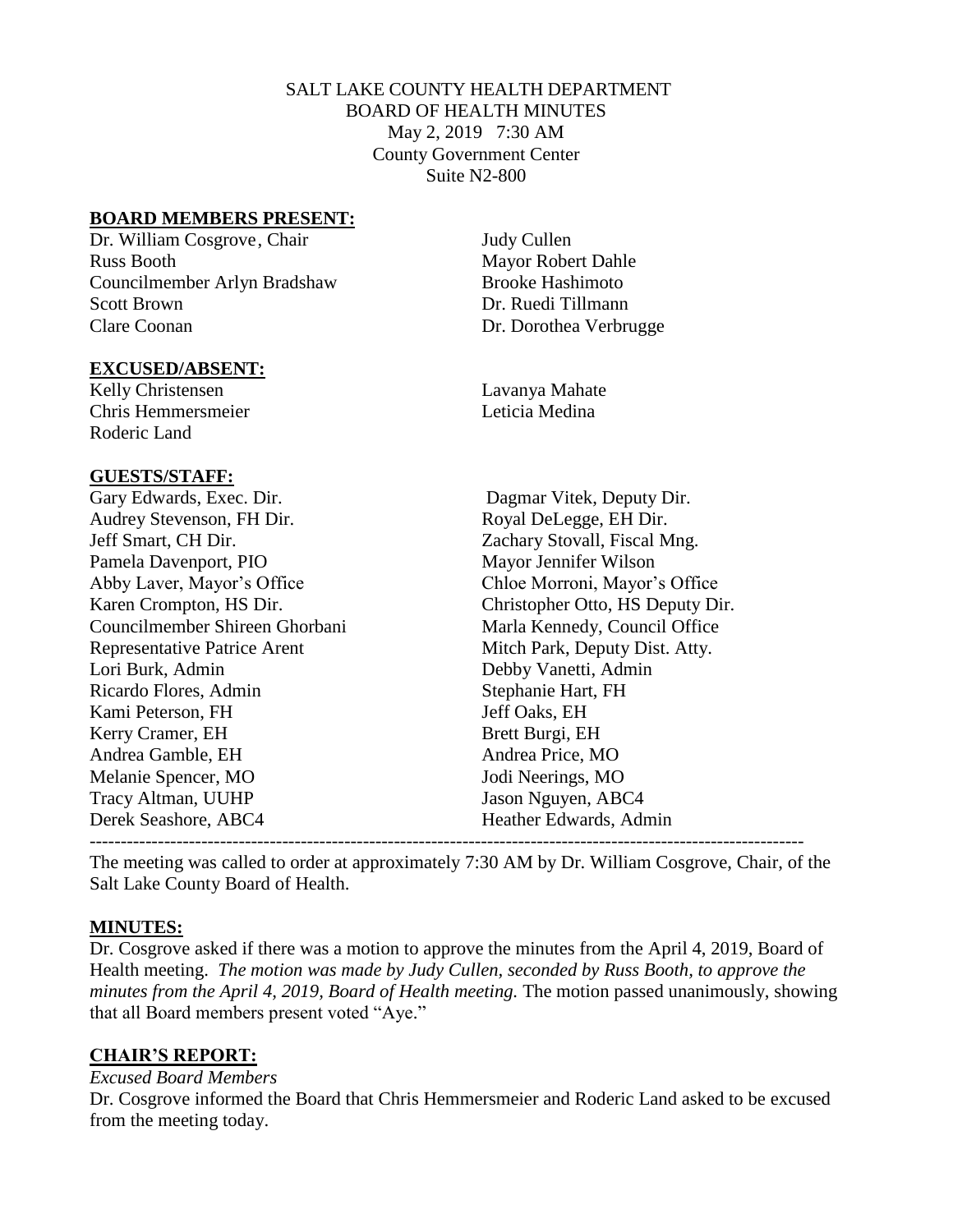#### *2019 National Association of Local Boards of Health (NALBOH) Conference*

Dr. Cosgrove informed Board members that the NALBOH annual conference will be held in Denver, CO, August 15-16, and he and Dr. Verbrugge will be attending. He let Board members know there is availability for one more person to attend and anyone interested should contact Heather.

#### *Budget Committee Meeting*

Dr. Cosgrove stated that the department is preparing for June budget adjustments and the Board budget committee will meet prior to the June Board meeting to review the full details; Heather will schedule the meeting.

# **DIRECTOR***'***S REPORT:**

#### *Disease Updates*

Gary informed Board members that there will be a presentation on Legionaries disease later in the meeting. The department is currently monitoring mumps cases and working to identify individuals impacted. He also stated that there are no confirmed cases of measles in the state and the department continues to be notified of suspect cases.

### *Dr. Cosgrove*

Gary announced that Dr. Cosgrove will be featured on KUTV2 news today to discuss the importance of vaccinations. Dr. Cosgrove also participated as a keynote speaker during the Utah Conference for Public Health in Ogden on April 25 and discussed the effects of adverse childhood experiences.

### *Earth Day Celebration*

Gary informed Board members that Environmental Health hosted Earth Day events on Friday, April 19. Students from Parkside Elementary School attended and participated in activities, planted seeds, and receive information regarding health and the environment. The department also conducted an organized noxious weed clean-up event in the County as part of the Earth Day celebration.

### *Business & Health Symposium*

Gary informed Board members that the department, in partnership with Salt Lake Community College and Get Healthy Utah, held a successful Business & Health Symposium on April 9, 2019. The symposium featured a speaker from the Kansas City Chamber of Commerce and area businesses were invited to attend. Gary thanked Scott Brown for the support of Salt Lake Community College and informed the Board that the department is hoping to make this an annual event.

### *Representative McAdams Joint Healthcare Panel*

Gary informed the Board that he participated on a health panel, organized by Representative McAdams, on April 25, 2019, to discuss Salt Lake County healthcare concerns. This was a good opportunity to discuss the role of public health and the role of prevention and how these impact the healthcare systems. He was able to discuss social determinants of health and the panel discussed how ACES impact healthcare systems.

### *WIC Funding*

Gary stated that the department has been notified that there are no cuts anticipated to the WIC Program funding for this current fiscal year, which ends in September. Gary will keep the Board informed if there are anticipated funding cuts in the future.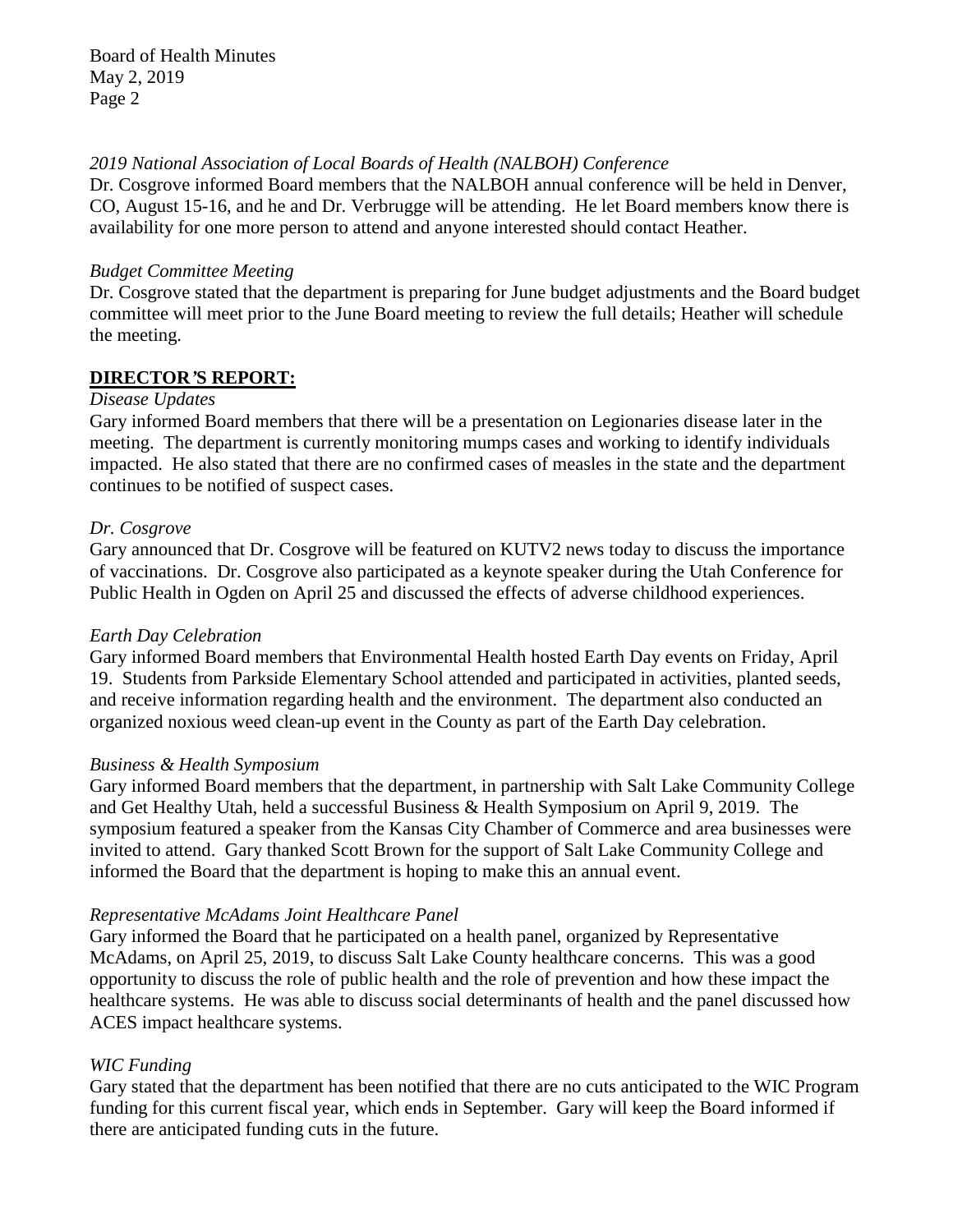#### *Medical Cannabis Update*

Gary stated that there is nothing new to report for Utah local health department involvement in the dispensing of medical cannabis.

#### *Employee Recognition*

Gary recognized the following Health Department employees who received awards at the department's annual meeting in March:

- Lori Burk, Administration Division, *Lowell Bodily Get 'er Done award*
- Ricardo Flores, Administration Division, *Vision award*
- Melanie Spencer, Medical Division, *Vision award*
- Jodi Neerings, Medical Division, *Vision award*
- Brett Burgi, Environmental Health Division, *Vision award*
- Stephanie Hart, Family Health Division, *Vision award*

# **SALT LAKE COUNTY BOARD OF HEALTH BYLAWS:**

Gary Edwards, Executive Director, presented proposed amendments to the Salt Lake County Board of Health Bylaws; a copy of the Bylaws was provided in the Board packet, by email. Dr. William Cosgrove stated that the amendments include wording to allow for Board membership terms to be updated, as needed, to maintain one-third of the Board member rotations; updated meeting anchor location to the Salt Lake County Government Center; and removed language that requires the Board chair to remain impartial. Gary stated that he will be working with the District Attorney's Office to update the County Ordinance requiring representative from the unincorporated area of the County. Dr. Cosgrove asked for a motion to approve the Board of Health Bylaws. *The motion was made by Brooke Hashimoto, seconded by Clare Coonan, to adopt the Board of Health Bylaws.* The motion passed unanimously, showing that all Board members present voted "Aye."

For more detailed information, please see a hardcopy of the by-laws included in the Board of Health meeting folder.

### **EQAC NOMINATION:**

Royal DeLegge, Environmental Health Director, asked the Board to approve the appointment of Councilmember Shireen Ghorbani to the Environmental Quality Advisory Commission (EQAC), to fill the vacancy for the County Council representative. Councilmember Ghorbani stated she is excited to serve on the committee and looks forward to working with the department. Councilmember Arlyn Bradshaw stated that the County Council appointed her as their representative during their last Council meeting. Dr Cosgrove asked if there was a motion to approve the EQAC nomination. *The motion was made by Councilmember Arlyn Bradshaw, seconded by Scott Brown, to approve the EQAC nomination*. The motion passed unanimously, showing that all Board members present voted "Aye."

For more detailed information, please see the hardcopy of the information included in the Board of Health meeting file folder.

### **LEGIONNAIRE'S DISEASE:**

Andrea Price, Epidemiologist, and Kerry Cramer, Environmental Health Supervisor, presented information on Legionnaires' disease through a PowerPoint presentation. Slides included: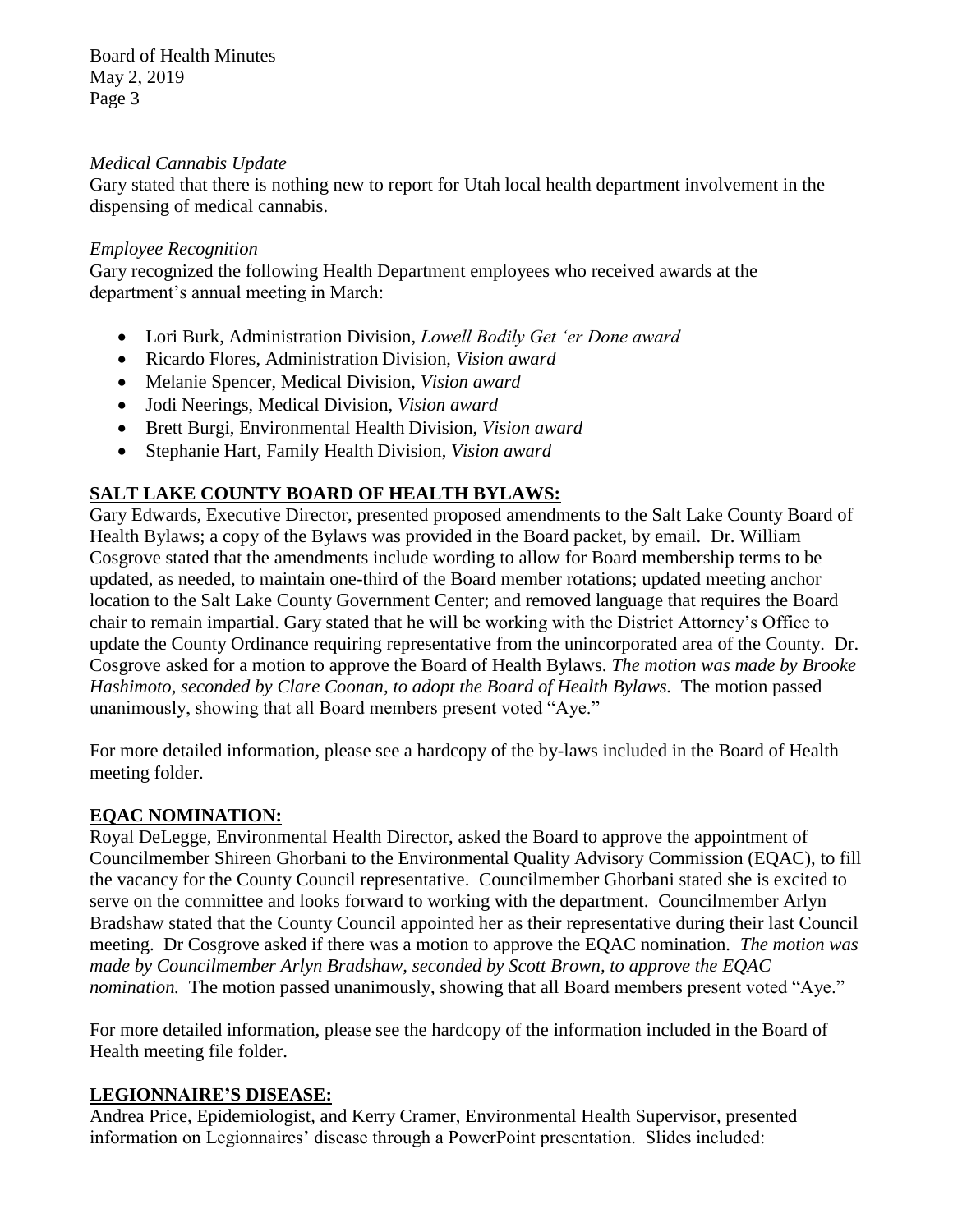- *Legionella* Bacteria
- Symptoms
- Types of Cases
- Incidence Rates
- Outbreak Investigation: EPI
- Epidemiology Outbreak Investigation
- Environmental Health
- Legionella Ecology
- Environmental Health Response
- Environmental Health Response (Slide 2)
- Environmental Health Response (Slide 3)
- Environmental Health Response (Slide 4)
- HHS Centers for Medicare & Medicaid Services Memo
- Thoughts

For more detailed information, please see the hardcopy of the presentation included in the Board of Health meeting file folder.

### **COUNTY HEATLH RANKINGS:**

Gary Edwards, Executive Director, presented the 2019 County Health Ranking through a PowerPoint presentation. Slides included:

- Differences in Health Outcome Measures among Healthiest UT County, Least Healthy UT County, and Salt Lake County
- Health Outcomes
- Premature Death in Salt Lake County, UT
- Health Factors: Healthy Behaviors
- Adult Obesity in Salt Lake County, UT
- Physical Inactivity in Salt Lake County, UT
- Sexually Transmitted Infections in Salt Lake County, UT
- Health Factors: Clinical Care
- Uninsured in Salt Lake County, UT
- Preventable Hospital Stays in Salt Lake County, UT
- Mammography Screening in Salt Lake County, UT
- Health Factors: Social and Economic Factors
- Unemployment in Salt Lake County, UT
- Children in Poverty in Salt Lake County, UT
- Violent Crimes in Salt Lake County, UT
- Health Factors Physical Environment
- Air Pollution Particulate Matter in Salt Lake County, UT
- Salt Lake County Health Outcomes and Health Factors Ranking 2010-2019
- Salt Lake County Specific Health Outcomes and Factors Ranking 2010-2019
- Significant Challenges to Meeting Utah Rate